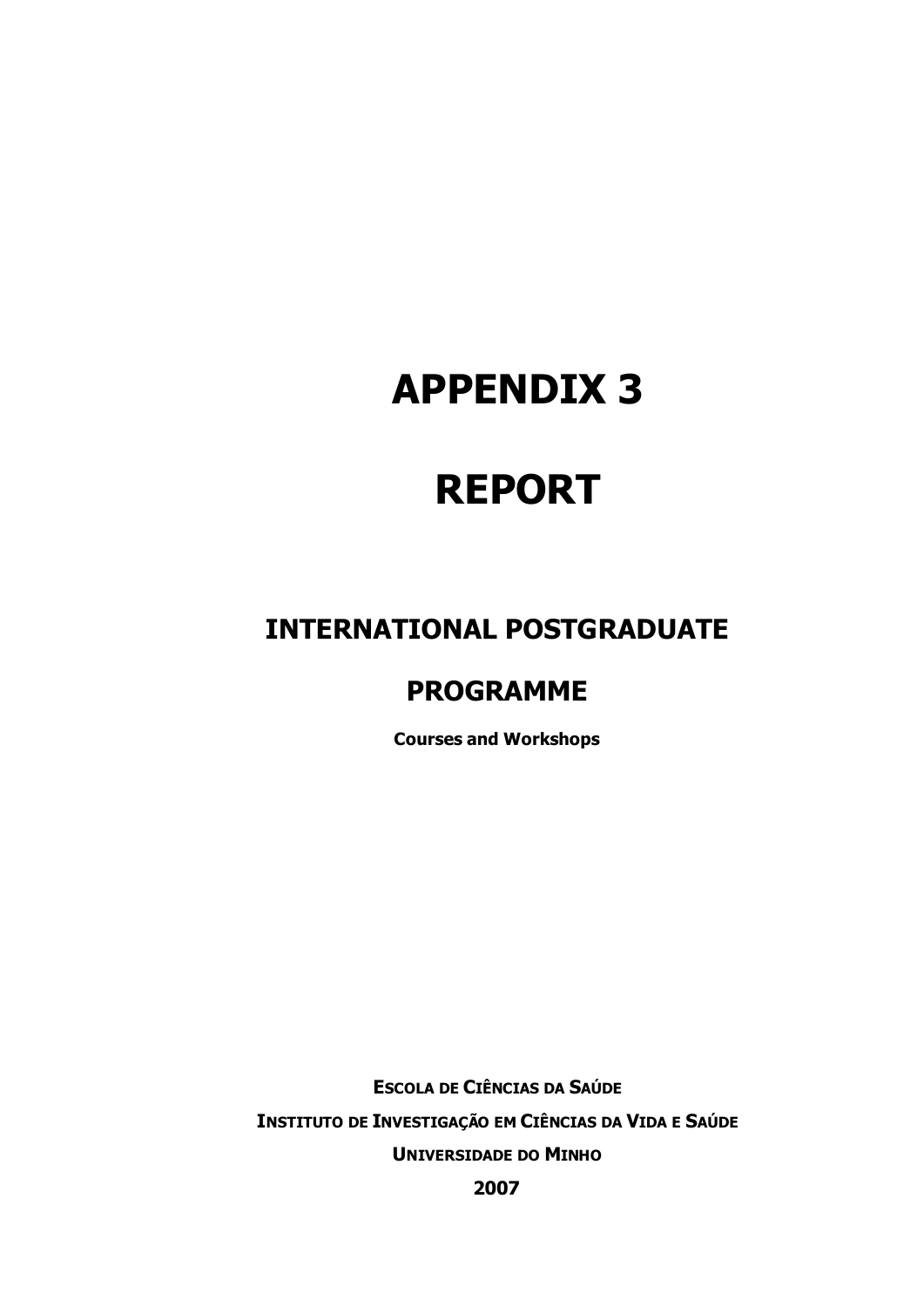### Index

- 1. Scientific programme content and structure
- 2. Global evaluation
	- 2.1 Participants background
	- 2.2 Evaluation results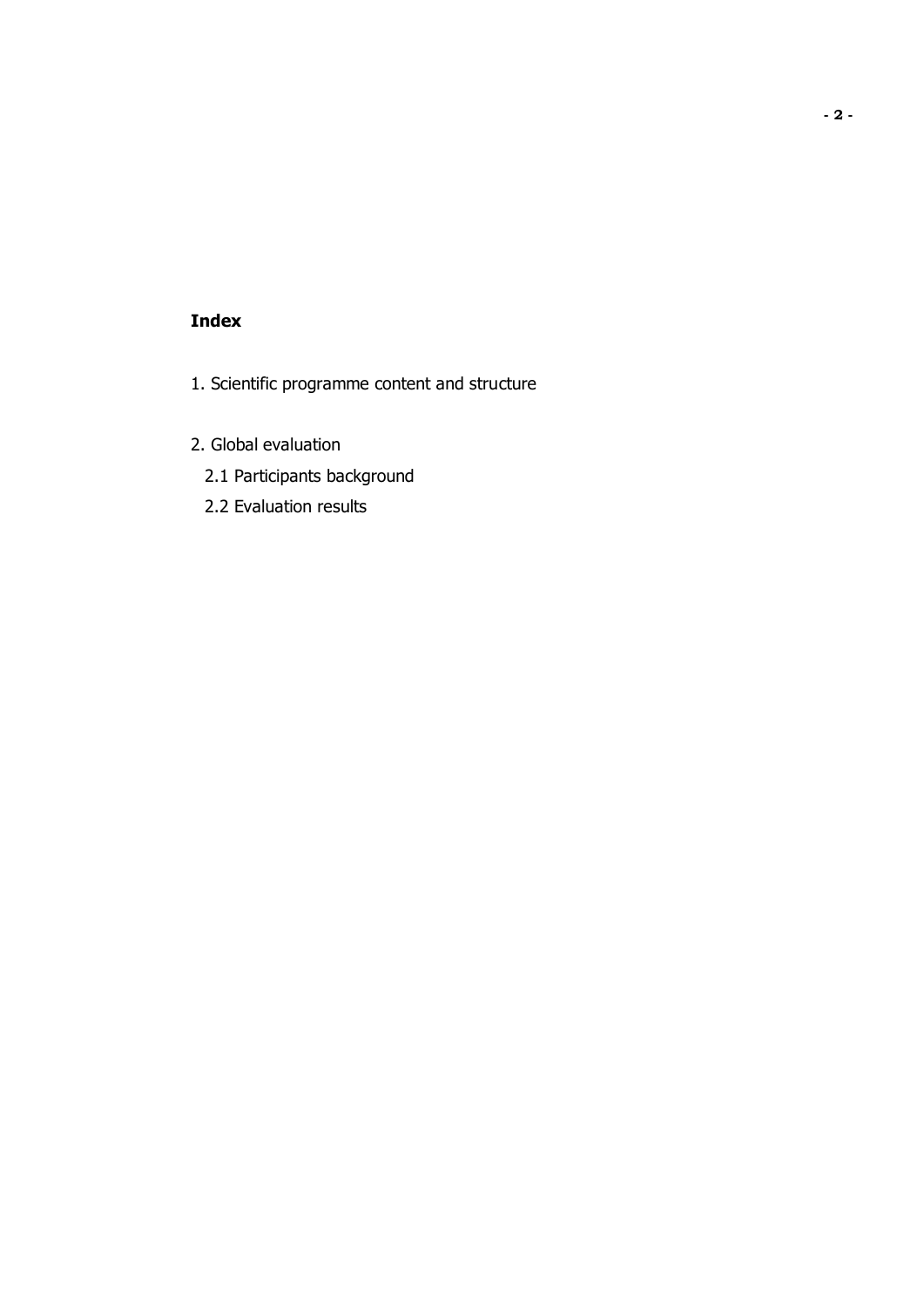#### Scientific Content and Structure

In 2007, and for the seventh consecutive year, we offered a highly specialized training for medical doctors and investigators in biomedical sciences. To run this programme, we obtained financial support from "Fundação Calouste Gulbenkian" and "Fundação Luso-Americana" as well as from several companies: Bioportugal, Bio-Rad, Bonsai Technologies, Delta Cafés, Dias de Sousa S.A., ENZIfarma, Frilabo, Fujifilm Lifescience, INOPAT, Olympus, Reagente 5 , Roche, Sarstedt, Tadinense and VWR International. We are grateful to our sponsors for the helpful contribution for this international program of courses and workshops in biomedical sciences.

The 2007 postgraduation programme included nine courses and four workshops, listed below, and counted with 257 participants. In 2007 the number of courses and workshops was smaller then in previous years given the space and organizational constraints imposed by the move of the School facilities to a new building in August.

Detailed information of the programme (courses and workshops) is available at (http://www.ecsaude.uminho.pt/postgrad).

#### Courses in Biomedical Sciences

#### Hospital Pharmacy and Therapeutics Committees

Coordinators: Fátima Baltazar, António Sarmento

27-28 April

#### **Bioinformatics**

Coordinators: Paula Ludovico, António Gil Castro, Jorge Carneiro

2-4 May

#### Animal Cell and Tissue Culture

Coordinators: Fernanda Bajanca, Isabel Palmeirim, Gabriela Rodrigues, Ana I. Moura Santos

16-18 May

#### Neurosurgery "Cerebral Sulci, Gyri and Ventricles", 4th Edition

Coordinators: Evandro de Oliveira, Carlos Alegria, Nuno Sousa

11-15 June

## New perpectives in Anxiety and Depression: From Laboratory to the Clinics Coordinators: Joana Palha, Nuno Sousa, Óscar Gonçalves 28-30 June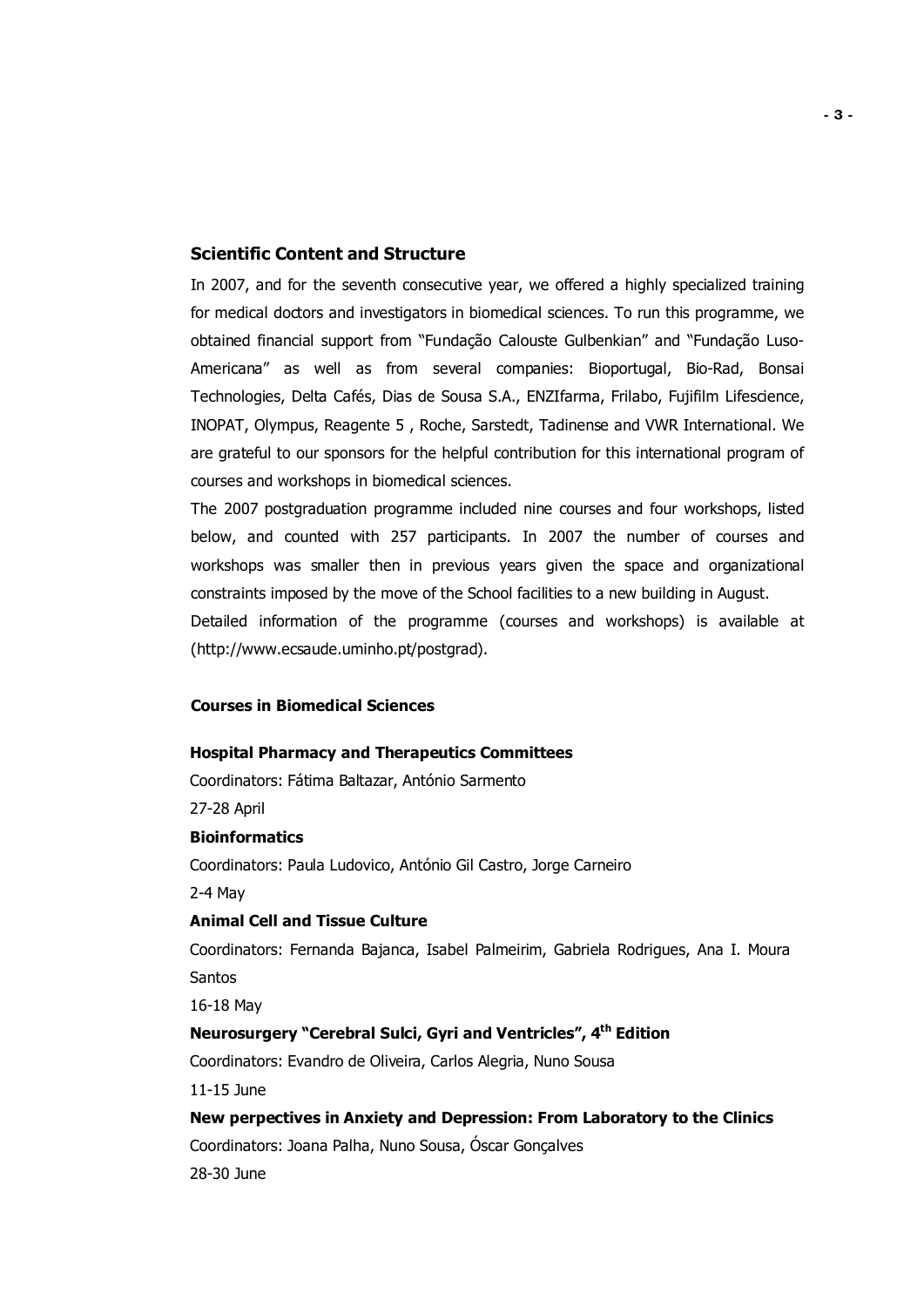#### Laboratory Animal Science

Coordinators: Jorge Pedrosa, Patrícia Maciel and Magda Carlos

3-14 September

#### Applied Epidemiology

Coordinators: Mário Freitas, Jaime Correia de Sousa, Yonah Yaphe

15-24 October

(Cancelled)

#### Invasive Infections by Aspergillus spp

Coordinators: Fernando Rodrigues, António Sarmento, Luigina Romani

21-23 November

## Minimally Invasive Surgical Week: Laparoscopy, Endoscopy and 3rd Generation Surgery

Coordinators: Jorge Correia-Pinto, Estevão Lima, José L. Carvalho, Guilherme Macedo 3-7 December

#### **Workshops**

#### Basic Training on Multiple Choice Testing

Coordinators: Manuel João Costa

31 January

#### The Nematode C. elegans: a model for Teaching and Research in Biology

Coordinators: Patrícia Maciel

21-24 March

(Cancelled)

#### Assessment Methodologies in Occupational Health

Coordinators: António Alegre Sarmento, Mário Freitas

1-3 October

(Cancelled)

#### Assessment of Medical Competence

Coordinators: Manuel João Costa and Lambert Schuwirth

13-14 December

(Cancelled)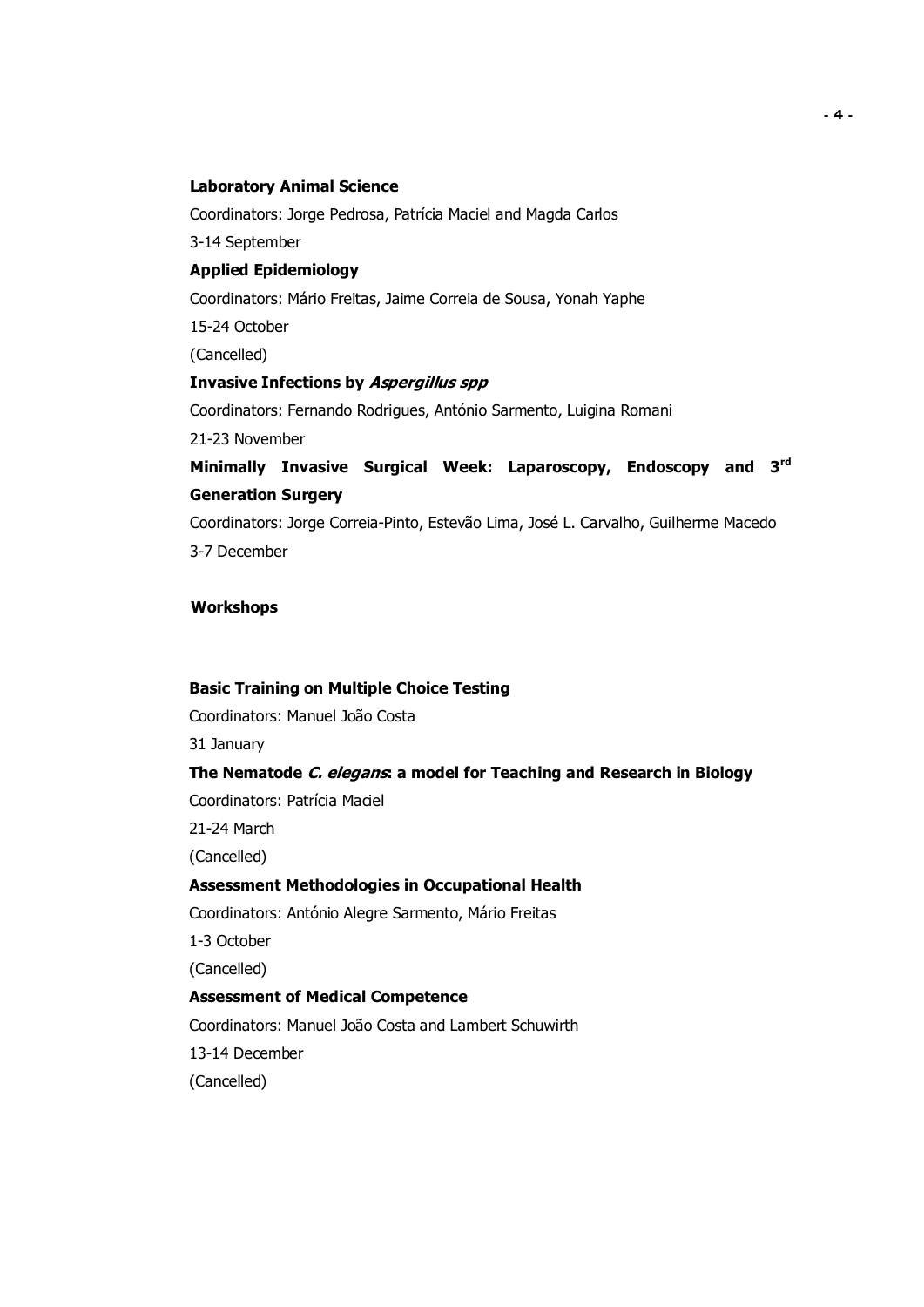#### Global evaluation

In 2007 the International Postgraduate Programme included novel courses in diverse scientific areas and also new editions of the courses "Laboratory Animal Science" and "Neurosurgery: Cerebral Sulci, Gyri and Ventricles", that had been very successful in previous years and that continue to represent areas of demand among the participants. In particular, for the third consecutive year we offered the training on "Laboratory Animal Science", which provides international certification for research using animal models. For the fourth time the course "Neurosurgery: Cerebral Sulci, Gyri and Ventricles" took place reinforcing the relevance of the new laboratory of neurosurgery for advanced training in the new facilities. Among the multiplicity of courses and workshops offered we would like to highlight the course "Minimally Invasive Surgical Week: Laparoscopy, Endoscopy and 3rd Generation Surgery" that took place in the new ECS/ICVS facilities and allowed the specialized training of medical doctors on the third generation surgery, a novel and emerging area on surgery. The workshop "Basic Training on Multiple Choice Testing" was also very successful. The school was contacted by "Instituto de Ciências Biomédicas Abel Salazar/Hospital Geral de Santo António (ICBAS/HGSA) and a second edition of this workshop took place during 2007 in ICBAS/HGSA.

Unfortunately, for different reasons, one course, "Applied Epidemiology", and three workshops, "The nematode C. elegans: a Model for Teaching and Research in Biology", "Assessment Methodologies in Occupational Health" and "Assessment of Medical Competence" were cancelled.

The main goal of the International Postgraduate Programme is to offer a highly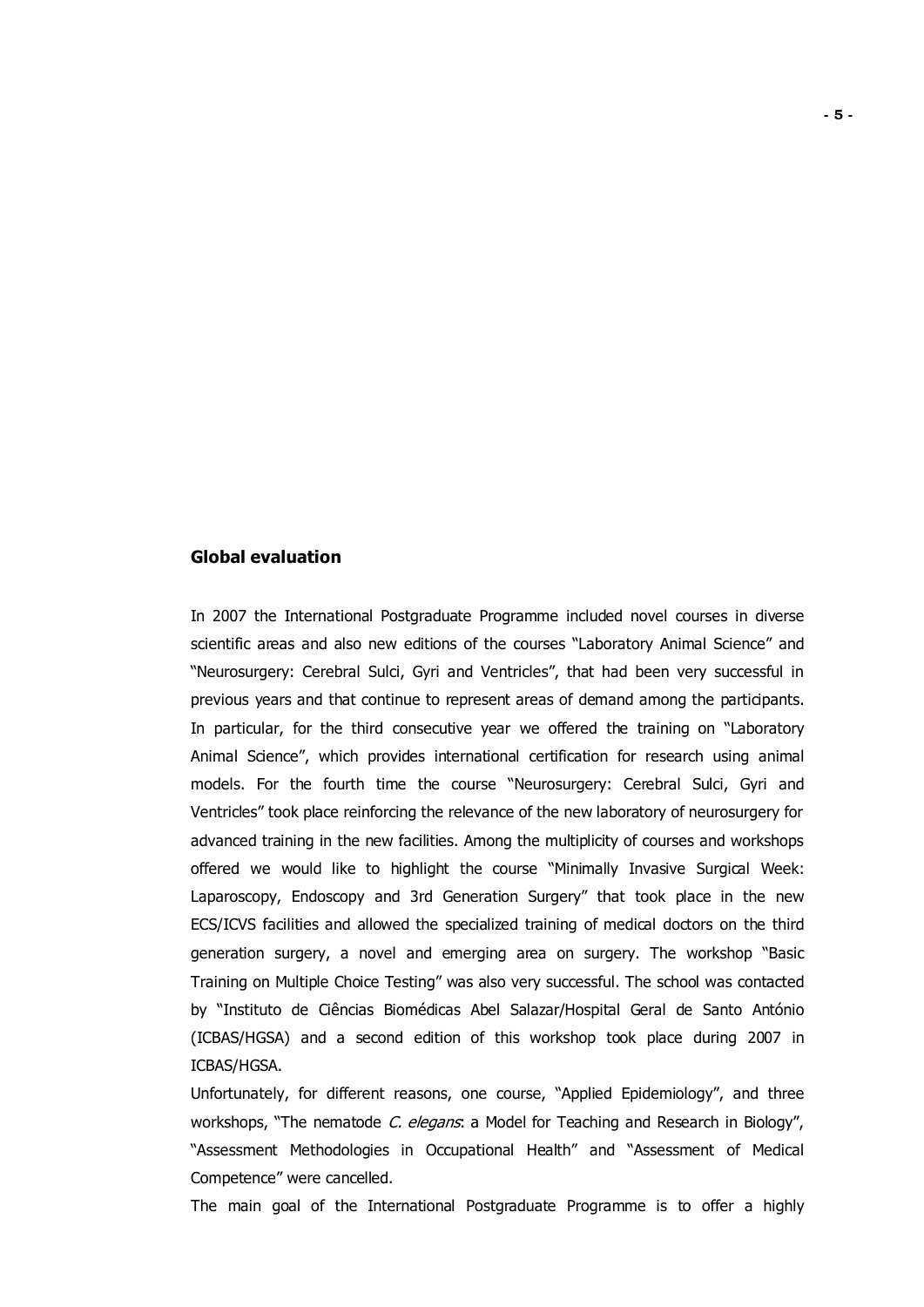specialized training for medical doctors and investigators in biomedical sciences as well as to improve and promote the medical education an emergent research area that aims to improve individual's abilities to teach. Therefore, we pretend to continue offering training in multiple areas by organizing novel courses every year, but also by promoting additional editions of courses for which the demand is evident.

#### Participants Background

In 2007 the International Postgraduate Programme counted with 257 participants, a lower level of participation when compared to 2006 that is probably related to the lower number of courses and workshops offered in 2007. Figure 1 presents the participant's background distribution in 2007. It is grateful to realize that the program attracted a considerable number of clinicians, which we intend to promote further.



**Figure 1** - Background distribution of the participants ("Unknown" reflects the number of questionnaires in which the participant's background was not provided; "Others Health Professionals" include participants having as background pharmacy, psychology or clinical analysis and public health; "Others" include participants having as background polymer, biotechnological, biological, food technology or chemical engineering).

 The participants belong to different national and international institutions as presented in Figure 2.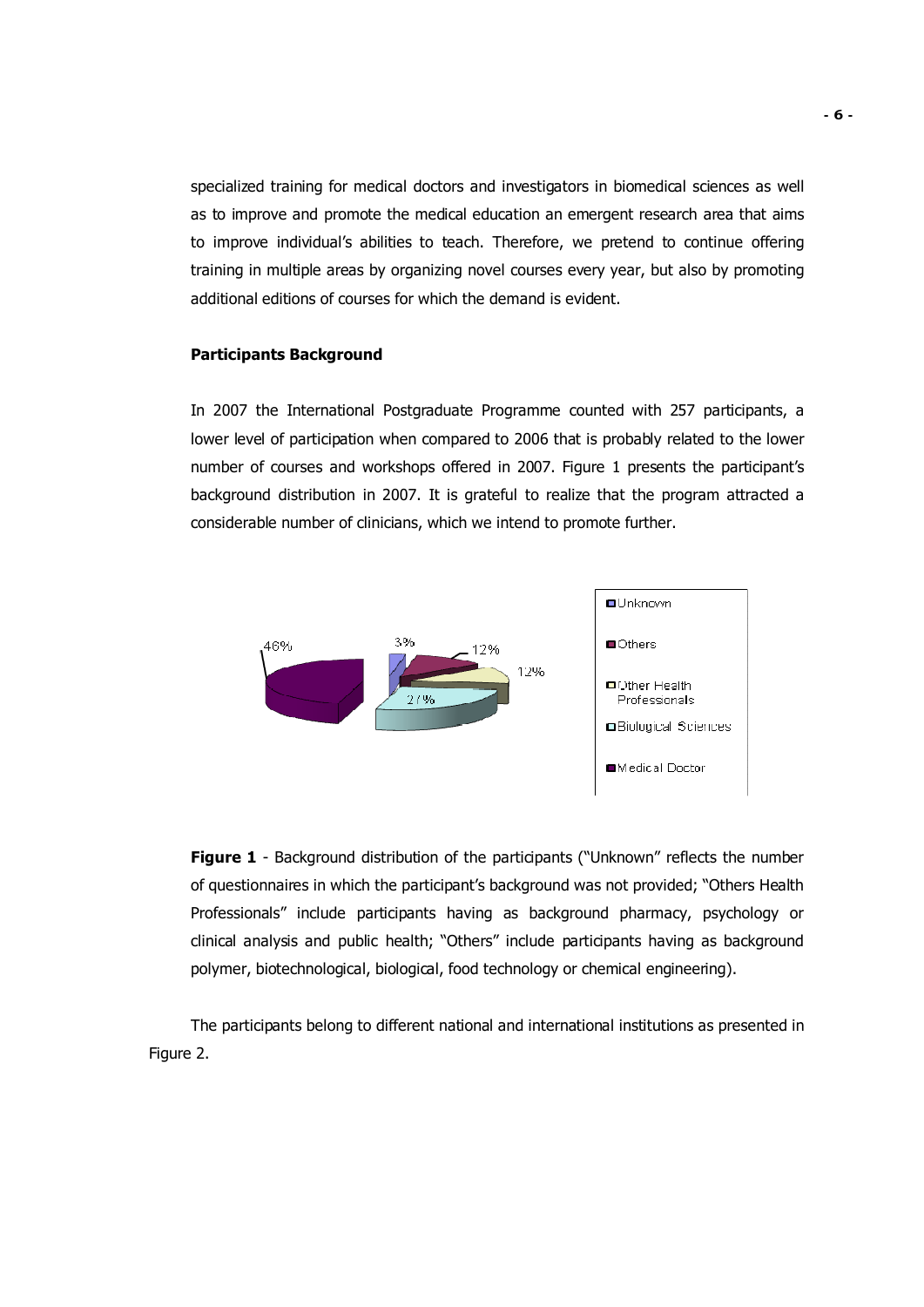

**Figure 2 – Participants affiliation.** 

The vast majority of the participants originate from Portuguese Institutions other than the University of Minho, which is very representative of the growing acceptance of our programme in the national biomedical research and medical communities. Our programme counted with participants from international institutions, particularly in the courses "Neurosurgery: Cerebral Sulci, Gyri and Ventricles", "New Perspectives in Anxiety and Depression: From Laboratory to Clinics" and "Minimally Invasive Surgical Week: Laparoscopy, Endoscopy and 3rd Generation Surgery", which further reinforces the international recognition of our programme.

#### Evaluation results

A questionnaire was filled by 209 out of 257 participants to evaluate several aspects of each course or workshop. The overall evaluation provided the results presented in Figure 3: excellent (37%), Very good (52%), Good (11%), Fair (0%), Poor (0%).



#### **Figure 3 – Evaluation results.**

In most cases, participants considered that the courses should be repeated in years to